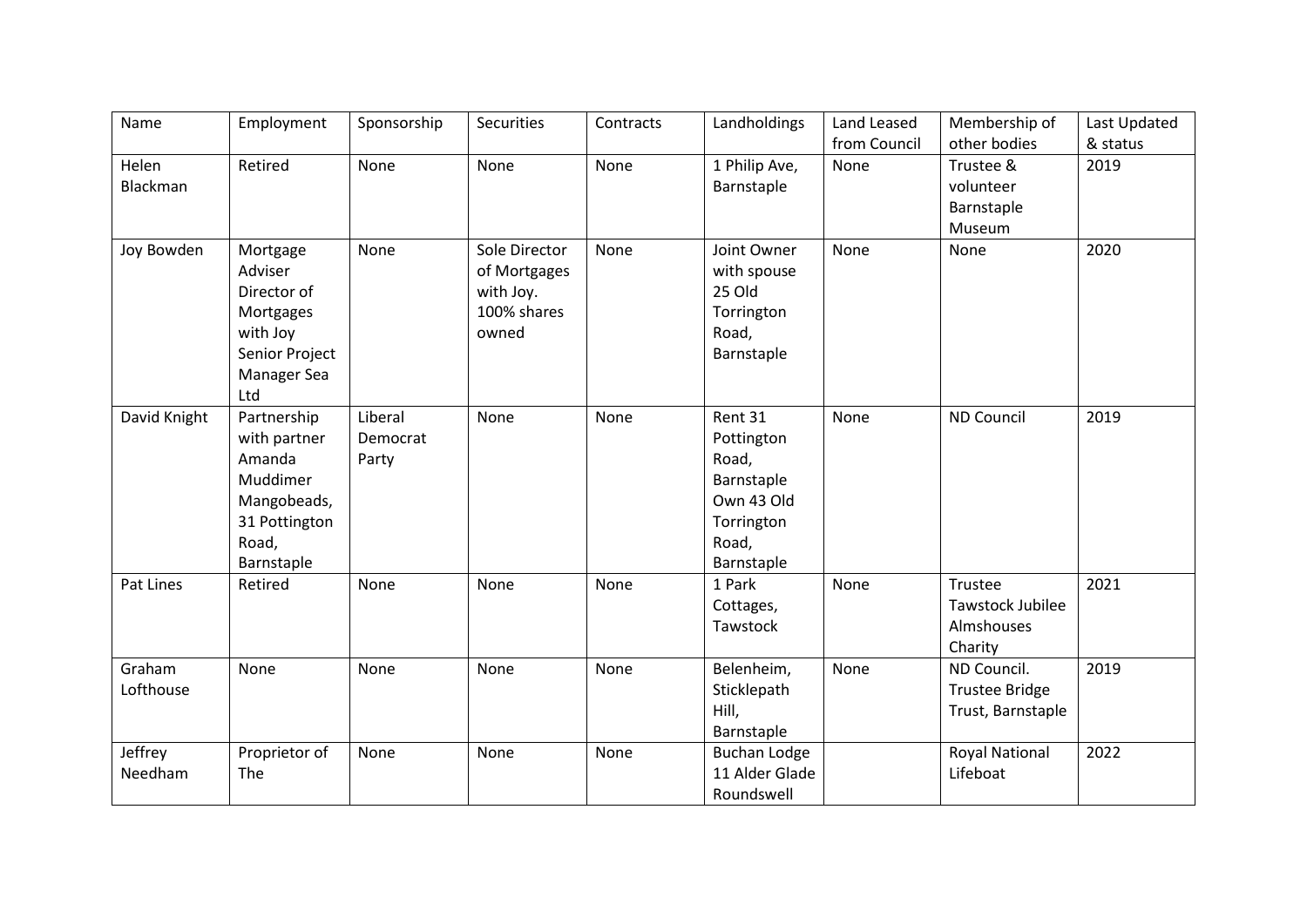| Microbiology | Barnstaple      | Institution - Life       |
|--------------|-----------------|--------------------------|
| Laboratories | North Devon     | governor                 |
|              | <b>EX31 3RH</b> | Peoples                  |
|              |                 | Dispensary for           |
|              |                 | Sick Animals-            |
|              |                 | Member                   |
|              |                 | National Trust-          |
|              |                 | Member                   |
|              |                 | English Heritage         |
|              |                 | - Member                 |
|              |                 | Dogs Trust - Life        |
|              |                 | Member                   |
|              |                 | Zoological               |
|              |                 | Society of               |
|              |                 | London Royal-            |
|              |                 | <b>Scientific Fellow</b> |
|              |                 | Society of the           |
|              |                 | Protection of            |
|              |                 | Birds - Life Fellow      |
|              |                 | Animals Asia-            |
|              |                 | Member                   |
|              |                 | World Wide               |
|              |                 | Fund for Nature          |
|              |                 | (WWF) -                  |
|              |                 | Guardian                 |
|              |                 | <b>Redwings Horse</b>    |
|              |                 | Sanctuary - Life         |
|              |                 | Member                   |
|              |                 | <b>Woodland Trust</b>    |
|              |                 | Devon - Member           |
|              |                 | Wildlife Trust-          |
|              |                 | Member                   |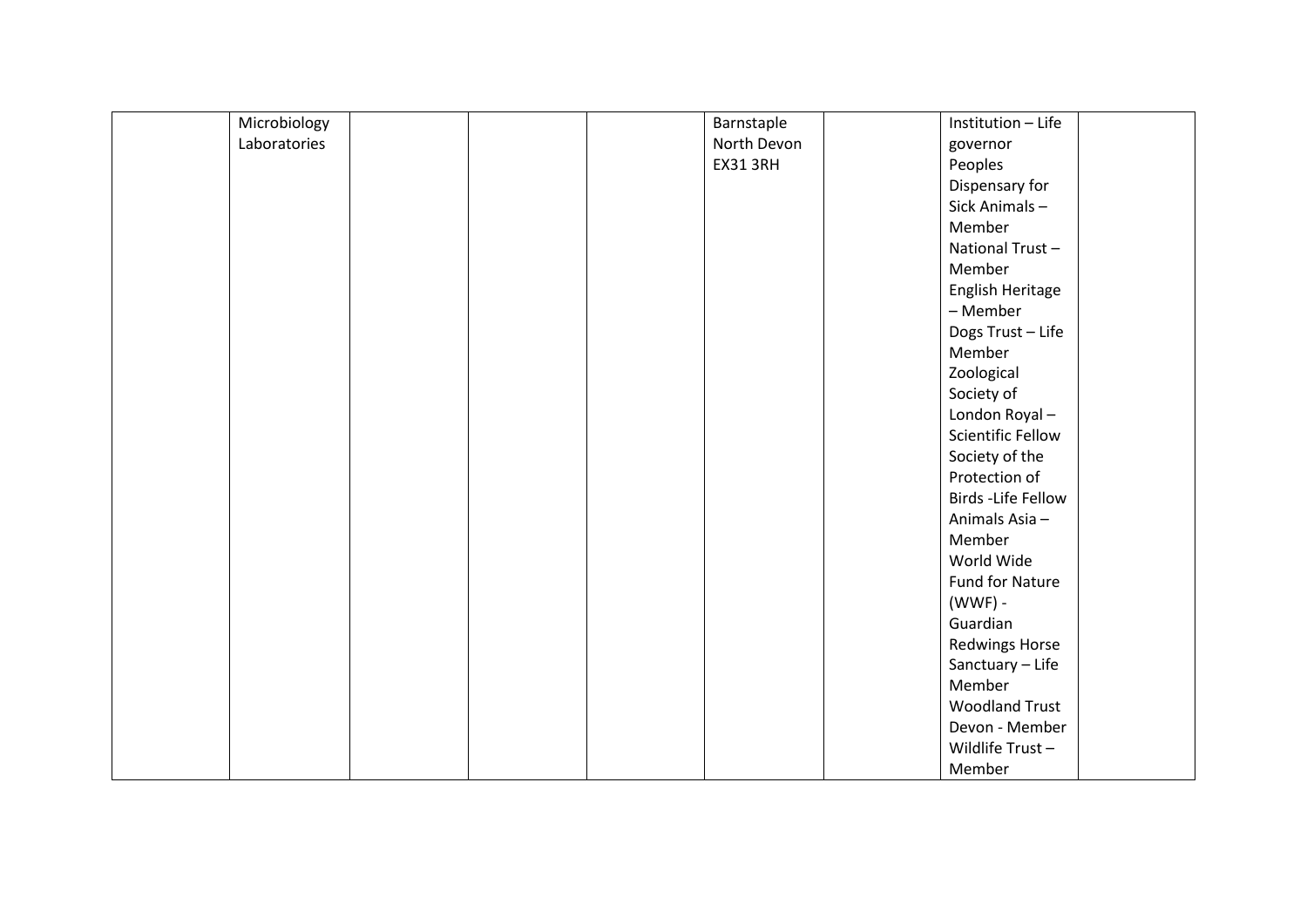|                  |                                                                            |      |                                        |      |                                                                                                |      | Conservative<br>Party North<br>$Devon -$<br>Member<br>Conservative<br>Association -<br>Member of<br>Executive<br>Committee and<br>Management<br>Team |      |
|------------------|----------------------------------------------------------------------------|------|----------------------------------------|------|------------------------------------------------------------------------------------------------|------|------------------------------------------------------------------------------------------------------------------------------------------------------|------|
| Chris Norman     | <b>Director Cane</b><br>Properties Ltd<br>(50% Owner)                      | None | 50% Share of<br>Cane<br>Properties Ltd | None | 45 Shorelands<br>Road (with<br>partner)                                                        | None | Link Academy<br>Trust-Board<br>Director/Trustee.<br>Member<br>Barnstaple<br>Conservative<br>Social Club                                              | 2022 |
| Nigel Short      | Farmer<br>J. Pickard & Co<br>Burrington,<br>Umberleigh                     | None | None                                   | None | Westacombe<br>Farm,<br>Eastacombe,<br>Tawstock<br>J. Pickard & Co<br>Burrington,<br>Umberleigh | None | None                                                                                                                                                 | 2019 |
| <b>Tim Steer</b> | Umberleigh<br>School - Site<br>Cleaner<br>Lineal<br>Software<br>Solutions, | None | None                                   | None | 20 Linden<br>Close,<br>Sticklepath,<br>Barnstaple                                              | None | Fremington<br>Parish Council-<br>Parish Councillor<br><b>Bideford Railway</b><br><b>Heritage Centre</b><br>- Director                                | 2021 |